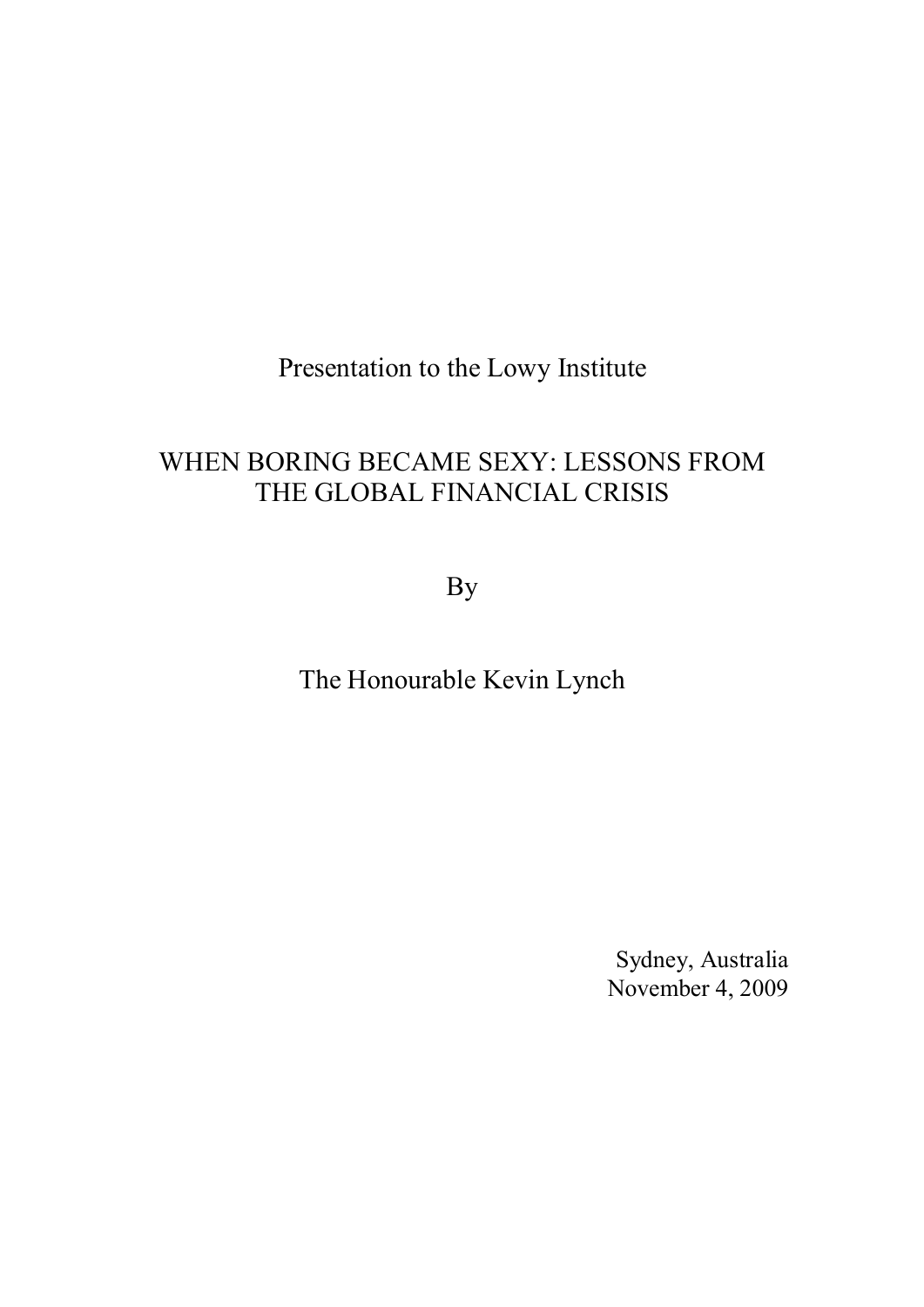# **WHEN BORING BECAME SEXY: LESSONS FROM THE GLOBAL FINANCIAL CRISIS**

#### **Introduction**

It is a distinct honour to be invited to speak at the Lowy Institute, an institution whose reputation for excellence and contribution to public policy thinking extends well beyond the shores of Australia.

Over the last year, the world has experienced the shock of the first truly global financial crisis since the 1930s, and the awe of the first synchronized worldwide recession in generations. Given the perceived sophistication of financial markets and models, the surveillance structures established by major countries and international bodies, and the perception of structural changes in risk absorption, how did this happen? Why didn't economic forecasters if not markets see it coming? And why did some countries, such as Canada and Australia, avoid the full brunt of the financial market disruption?

My topic today, "When Boring becomes Sexy: Lessons from the Global Financial Crisis", employs an adjective that is seldom juxtaposed with Canada, and another that is perhaps overused. I'm reminded of the comment of Fareed Zakaria in Newsweek (February, 2009) at the time of President Obama's first trip to Canada: "If President Obama is looking for smart government, there is much he, and all of us, could learn from our quiet --- OK, sometimes boring--- neighbour to the north." Now, while the boring comment might sting Canadians and amuse others, the context for the observation was the very different experience of the Canadian and American financial systems in the global financial crisis. Paul Volcker, in surveying the wreckage of the U.S. financial sector, stated in the Financial Times (February, 2009) that …"What I'm arguing for looks more like Canada's system than the U.S. one."

2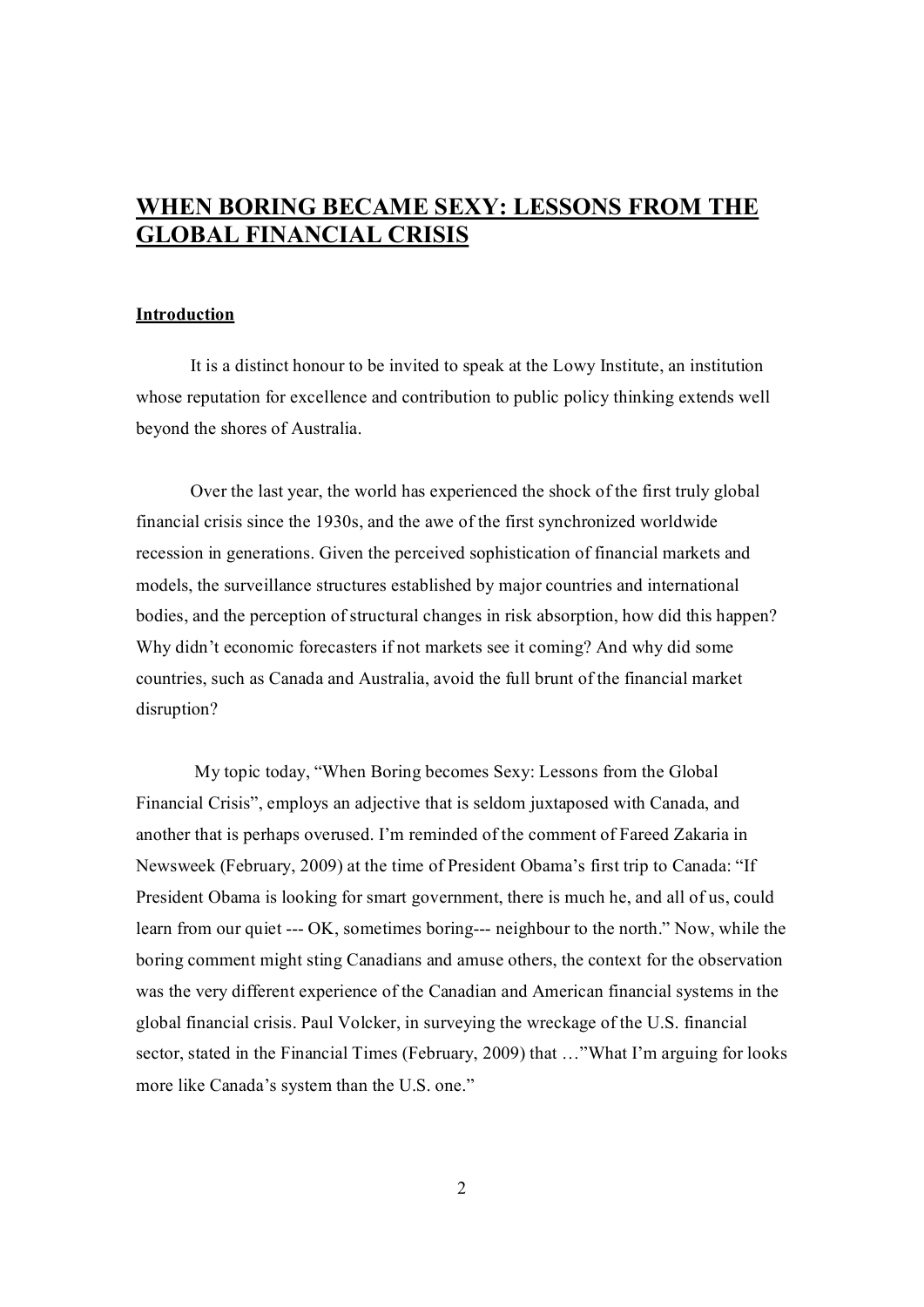Why was the Canadian experience different? What was the role of Canadian public policy, Canadian institutions and Canadian business behaviour in shaping that difference? What elements did countries who avoided the worst of the financial crisis, like Canada and Australia, have in common? All good questions about a truly epochical event; the challenge is the understanding and the learning.

#### **Globalization and the Financial Crisis**

While the challenge of setting out the origins of the global financial crisis seems exceedingly complex, and it is, I am reminded of Einstein's' exhortation that "Everything should be made as simple as possible, but no simpler." At a very basic level, the financial crisis would not have been possible without globalization.

Globalization today is about far more that the integration of markets for goods and services and capital, or the collapsing of distance and time, or the emergence of truly multinational marketplaces. It is all that and more; it is about the speed and scope of change, the connected world of myriad interconnections among individuals, firms, groups and nations whose pervasiveness is often underestimated, misunderstood or ignored until it cannot be. A by-product of globalization and communications technologies is the information revolution. Information now originates from anywhere at anytime and is available everywhere, all the time, and through a myriad of new media (internet blogs, Facebook, YouTube, Google, Twitter,?) that are supplanting traditional information channels.

One important consequence of this intersection of globalization and the information revolution is greater complexity and greater uncertainty. Markets no longer align neatly with either regulatory remits or sovereign boundaries. Gaps in financial sector regulation were both domestic and cross-border. The extent of the systemic risk was underestimated because cross-sector and cross-border holdings fell between the silos of regulators. In short, globalization has outgrown the mandates and governance structures of international institutions as well as those of many domestic regulators.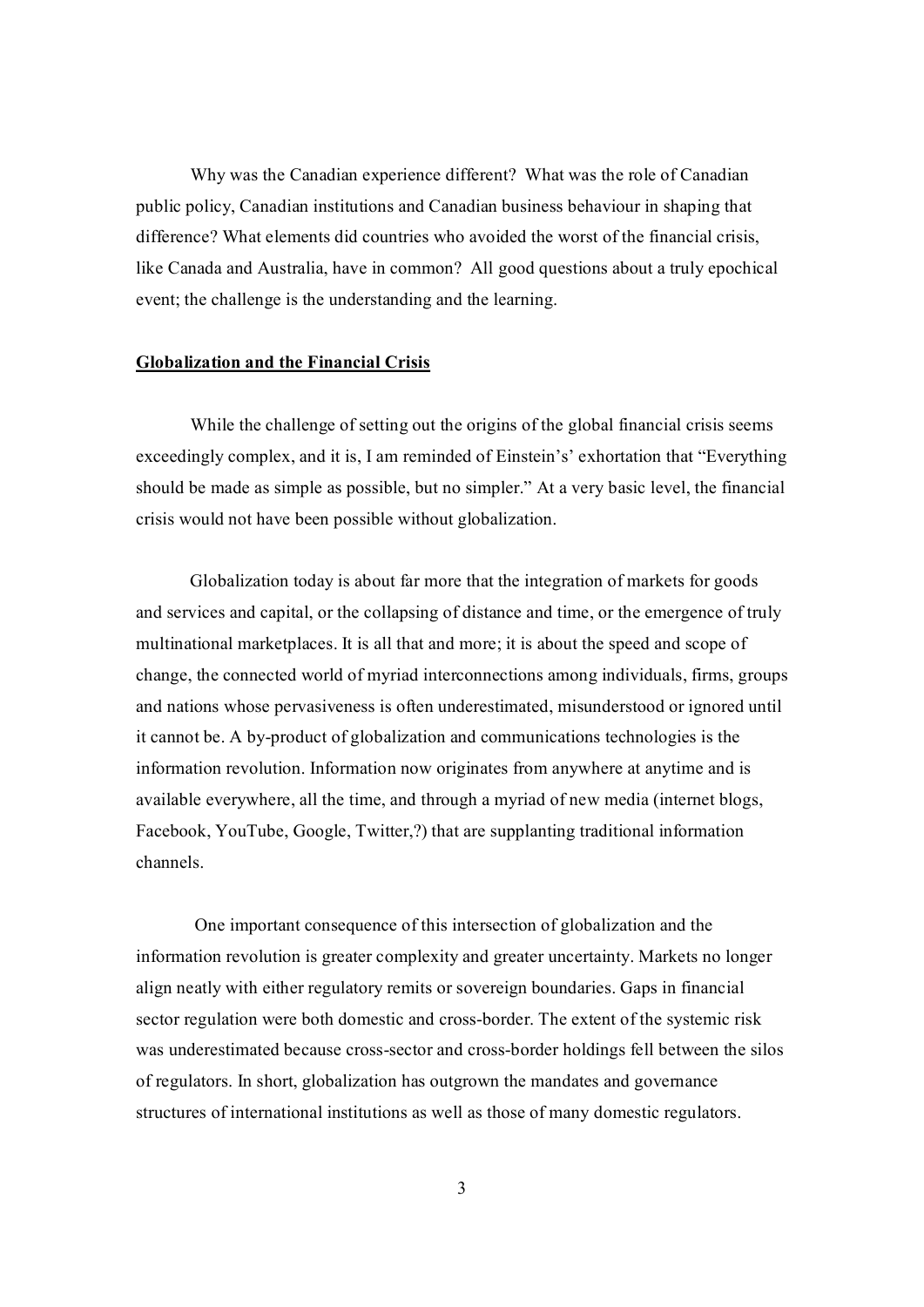While globalization provided the infrastructure, macroeconomic imbalances provided the fuel for the financial crisis. Macroeconomic imbalances---both fiscal and current account---in major countries meant that international financial markets were awash in liquidity. As a result, they were desperately seeking yields. And, in a financial market inversion of Say's Law, this demand soon created a supply, namely U.S. subprime mortgages, smartly dressed up for global markets as "structured financial products."

#### **This Time is Different**

In a new book entitled "This Time is Different", Reinhart and Rogoff provide a unique historical perspective on financial market crises. A sobering conclusion emerging from this research is that, when financial markets begin to embrace a "this time is different" mantra, it usually is not, and a financial crisis is typically around the corner.

In recent years, fervently embracing this mantra, international financial markets began to believe that business cycles had been tamed, rising debt and global imbalances were tolerable, financial innovations justified quantum leaps in risk taking, and if you put enough bad mortgages together it actually became a good mortgage bundle.

How did this work? Consider the stylized but realistic example of a Frankfurt or Icelandic or Scottish or Latvian bank which has largely ceased lending to its local business and household customers because of toxic assets crushing its balance sheets. These same toxic assets started life as seemingly benign, but very low quality, mortgages in Iowa and Arizona and Florida. These sub-prime mortgages were then bundled together, securitized, and collateralized and became, through the power of statistical models, high quality structured securities, promising high returns and low risk---the true sorcerer's gold. The global financial marketplace, entranced by these structured products, demanded more and more of them, which U.S. financial markets happily provided. A risk assessment of the poor quality Iowan mortgages underlying the structured securities was done by statistical risk models which were unbelievably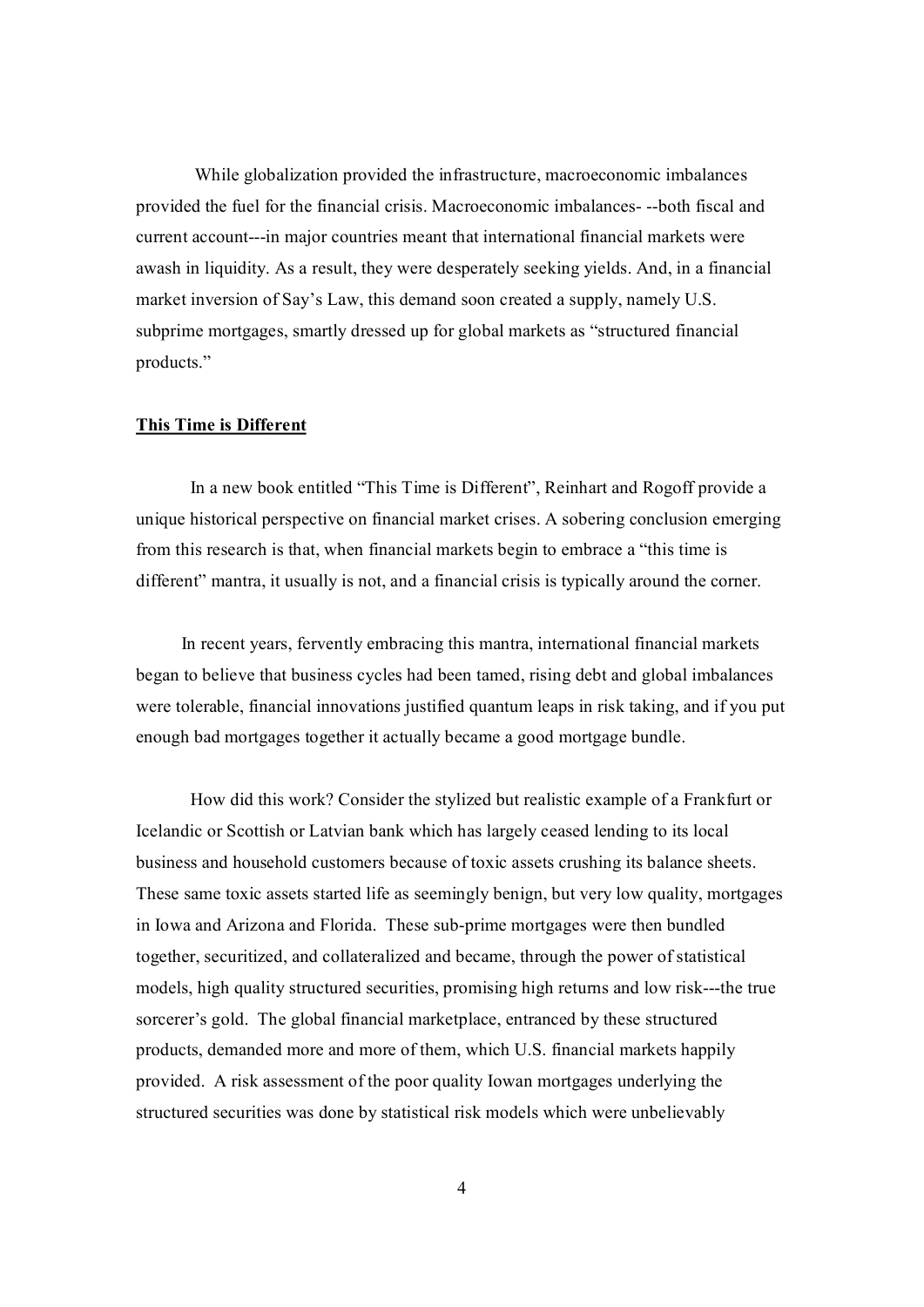sophisticated but, as Nassim Taleb points out so eloquently in "The Black Swan", they were largely estimated over benign economic periods, thereby assigning too low a weight to volatility and systemic risk. And did Boards, executives, risk managers and regulators adequately peer inside the models to the extent the massive investments in these structured products warranted?

The answer is that the models and the investments they supported were proved terribly wrong. In so doing, public trust in business leadership has been eroded, particularly in the U.S and Europe. Public distrust in globalization has risen, particularly in the U.S. and many developing countries. Public confidence in oversight bodies has declined, particularly in the U.S and the U.K. And the public faith in forecasters who, to a person and a country missed the timing, nature and incipient severity of the recession, remains as always.

## **The Canadian Context**

While Canada has been hit by the worldwide recession, the Canadian financial system has weathered the global financial crisis relatively well. In Canada, financial institutions were not unscathed by the financial crisis, but none were impaired by toxic assets, no public funds were injected into financial institutions, Canadian banks remained profitable over the last year, and they continued to lend. The sharp contrast with the U.S., as well as much of Europe, reflects different regulatory regimes --- public policy matters, as well as different corporate governance systems, financial institution lending practices and different structures. It is important to remember that, in the halcyon years before the crisis, these Canadian practices were often criticized in New York and London as too conservative, too prudent, too unwelcoming of the new financial innovations sweeping global balance sheets.

On the regulatory side, Canada has integrated regulation of banks and insurance companies and large investment dealers. The Superintendent of Financial Institutions, our regulator, meets regularly with the largest financial institutions, and their Boards of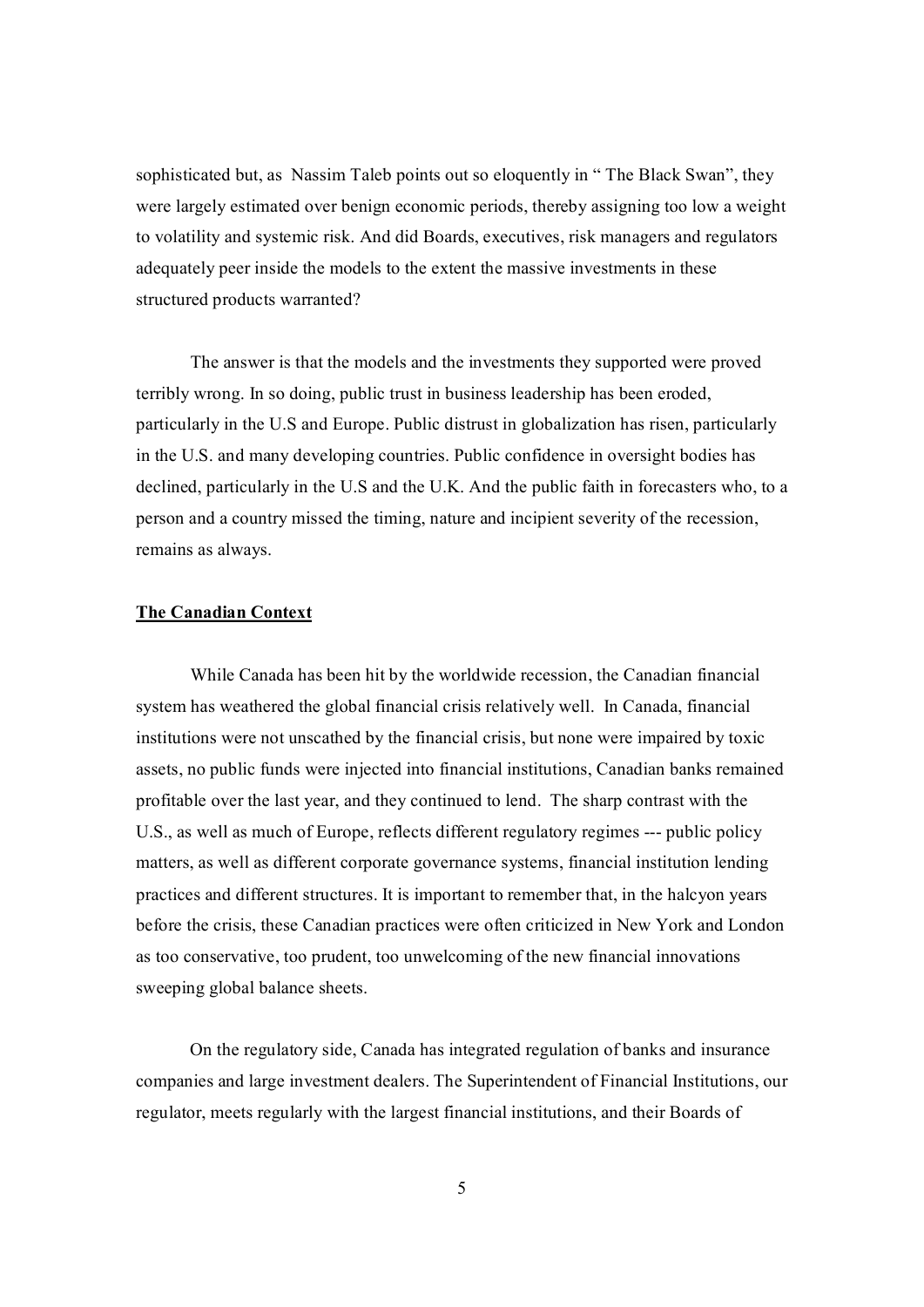Directors, to ensure that they are governed to be sound and stable. This regulatory approach is both prescriptive and principles based. However, there are areas which fall under provincial regulation, and the Government of Canada is moving forward with a proposal to establish a National Securities Regulator to ensure comprehensive and consistent coverage of financial market activities.

Capital requirements for Canadian financial institutions prior to the financial crisis were above international standards and significantly higher than adjacent jurisdictions such as the U.S. and the U.K. As well, Canadian banks maintained capital above these minimum requirements. Canadian financial institutions were also less highly leveraged than their international peers because Canada had a regulatory cap on leverage at an assetto capital ratio of 20 to 1. As a result, major Canadian banks had an average asset-to-capital multiple of 18 in 2008, while the comparable figure for U.S. banks was close to 30, and European banks well over 30.

Behaviourally, Canadian banks rely more on depository funds than wholesale funding compared to banks in many other countries. Further, on the asset side, the vast majority of Canadian mortgages are originated by banks to hold (over 80% compared to less than 20% in the U.S.), thereby providing a strong incentive to **not** lend where there is a high risk of default. Government regulations require insurance for high ratio mortgages and impose high credit standards on the eligibility for mortgage insurance. These structural features of Canadian banks are well analyzed by Ratnovski and Huang of the IMF ("Why are Canadian Banks More Resilient").

And this has to be overlaid on a system with strong balance sheets, reflecting a decade of sustained government surpluses and a similar strengthening of corporate and household balance sheets. Taken together, this combination of regulation, governance, structure and business practice has produced what the World Economic Forum rates as the soundest financial system in the world.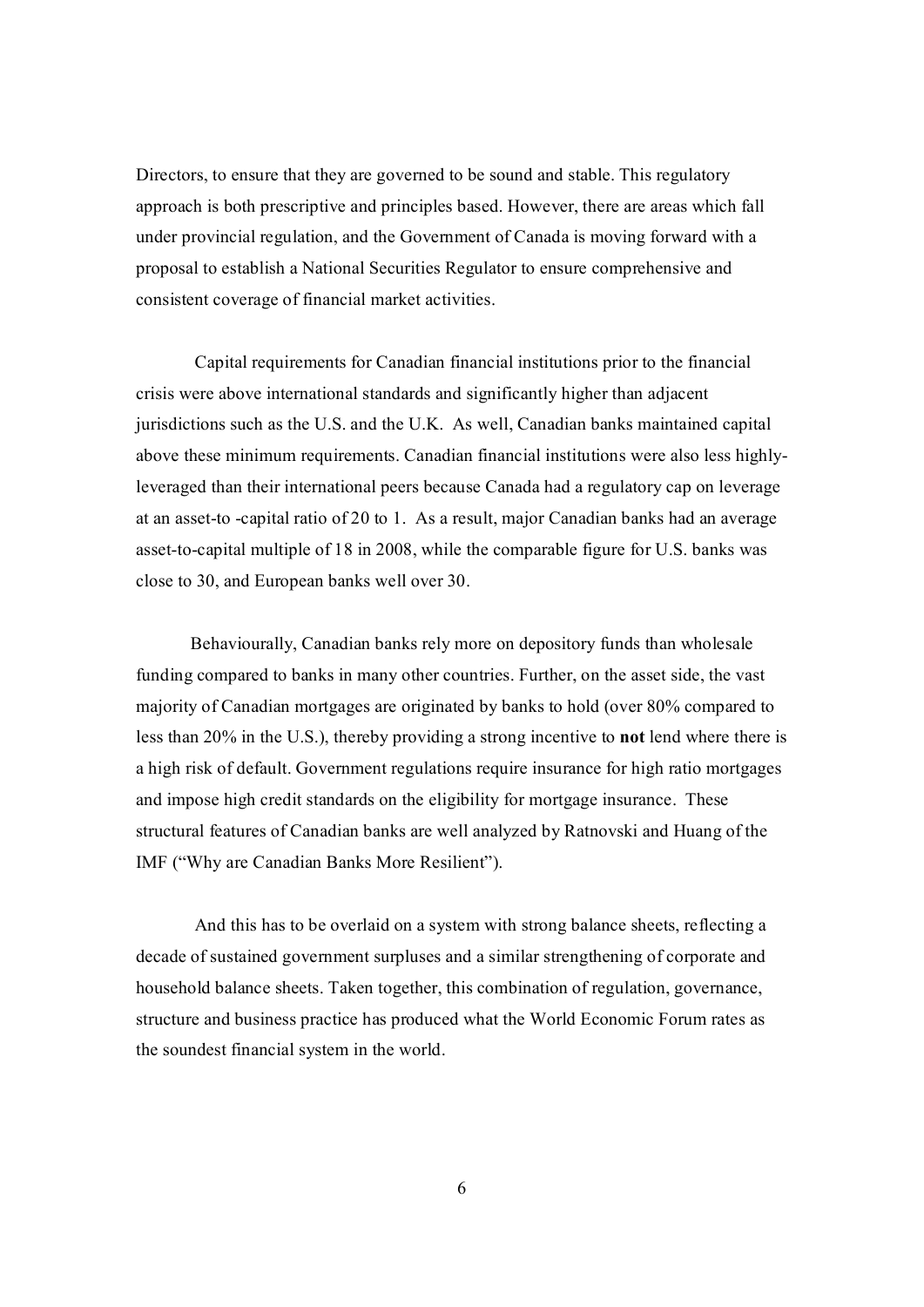#### The Times, They are A-Changing

The response to the global financial crisis was unprecedented, both in terms of size and international coordination. Central banks provided massive injections of liquidity into financial markets and extraordinary monetary stimulus, while governments provided massive injections of fiscal stimulus into domestic demand. A number of industrial countries also made direct investment of public money into troubled firms judged to be systemically important.

The cyclical implication of the current financial crisis is a destruction of wealth of extraordinary magnitude, while the structural implications will be a shifting of wealth and capital and activities among countries with long-term economic consequences. Fareed Zakaria's "rise of the rest" has been accelerated by this financial crisis and recession. Asia is the global driver of recovery from the worldwide recession for the first time ever. Indeed, within a decade, China could approach the U.S. in terms of the size of its economy measured by purchasing power parity. At the same time, a number of industrial countries have large and unsustainable deficits, and a process of fiscal rebalancing will require expenditure reductions and difficult policy tradeoffs.

In short, the times they are achanging. Part of that change is in public expectations for governments, setting in motion changes in the role of government. These expectations do not suggest a lessened role for government, nor do they necessarily suggest larger government; rather, they point to public expectations for governments to better prevent and protect. Pervasive globalization and its attendant challenges. The domestic and international financial system in the aftermath of the financial crisis. Transborder security and crime. Product safety and information protection. Aging that will increasingly hit our labor markets, pension systems and health care. Dealing with climate change.

A further consequence of the global financial crisis and globalization is a changing expectation for governments to better cooperate and coordinate beyond their boundaries. Globalization has outgrown the mandates and governance structures of the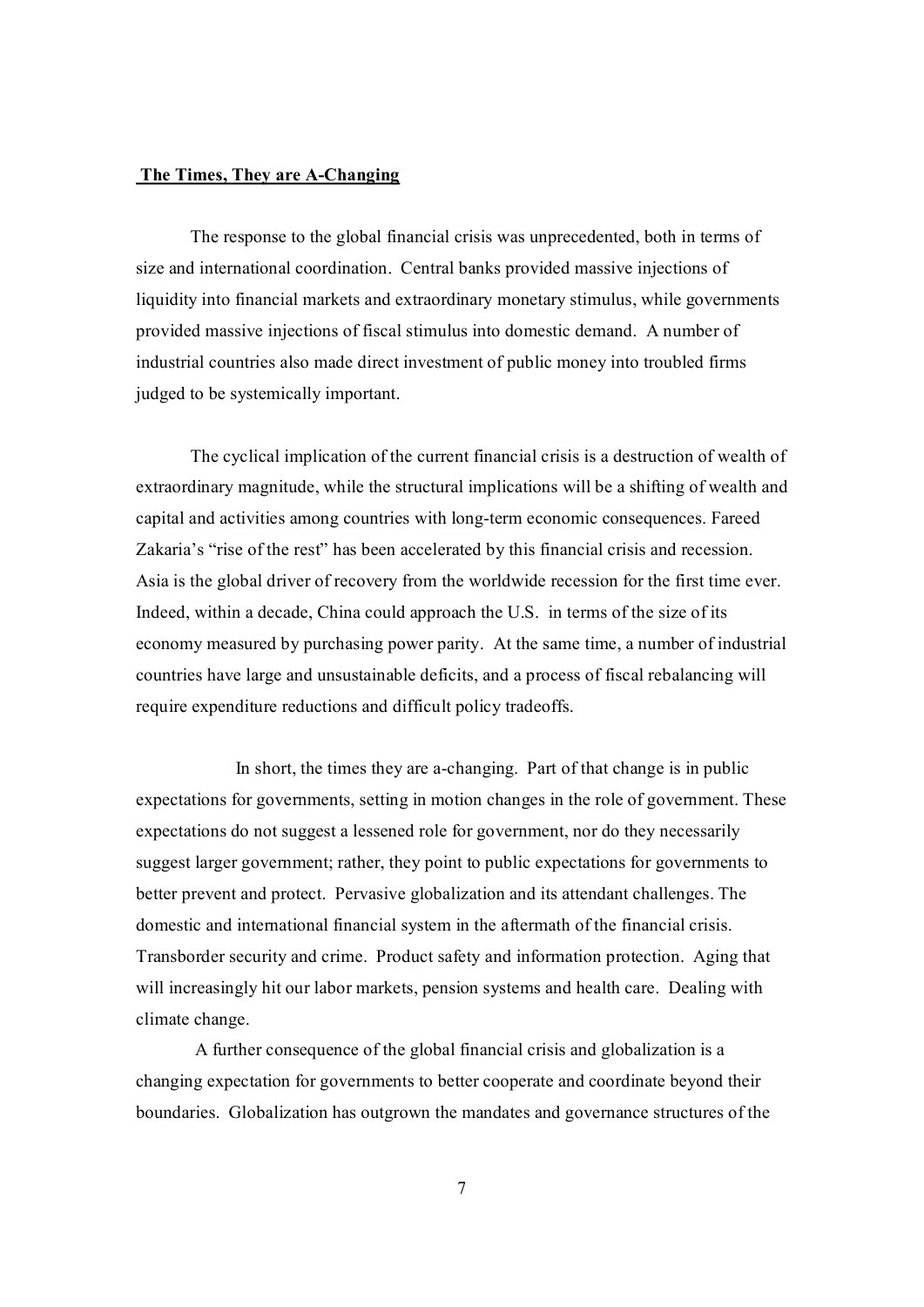international institutions. The G20 process, which proved effective in marshalling a common understanding of the magnitude of the global financial crisis, in helping to coordinate monetary authority responses and in providing a political and policy rationale for a large collective fiscal stimulus, is evolving. The September 2009 Pittsburgh Leaders Statement denoted the G-20 "as the premier forum for our international economic cooperation" The financial crisis has also provided impetus to reform of the International Monetary Fund, its mission and its collective ownership. Similarly, how countries deal with climate change cannot be done solely on a national basis as the potential for arbitrage among national systems makes a doable, enforceable, and comprehensive international system essential.

#### **Some Lessons Learned.**

So what lessons are to be drawn from the global financial crisis, both from those countries and financial systems that avoided the worst of it like Canada and Australia, and those that did not?

First, macroeconomic behaviours and microeconomic systems don't exist in splendid isolation from each other. Prudent, long-term, fiscal and monetary policies impact positively on financial sectors; conversely, macroeconomic policies that contribute to imbalances will eventually negatively affect financial markets no matter how sound the regulatory systems.

Second, understanding the pervasive interconnections of markets, both within and across national boundaries, should inform the structure and operation of regulatory systems. It also underscores the importance of effective international cooperation and coordination among national regulators and supervisors. It requires getting the "perimeters of regulation" right, both sufficiently broad to avoid both gaps and regulatory arbitrage, and comprehensive enough to cover all systemically important firms. And, it suggests a focus on the regulatory levers that can best contribute to the objectives, rather than a myriad of prescriptive rules. In the Canadian experience, limiting leverage, healthy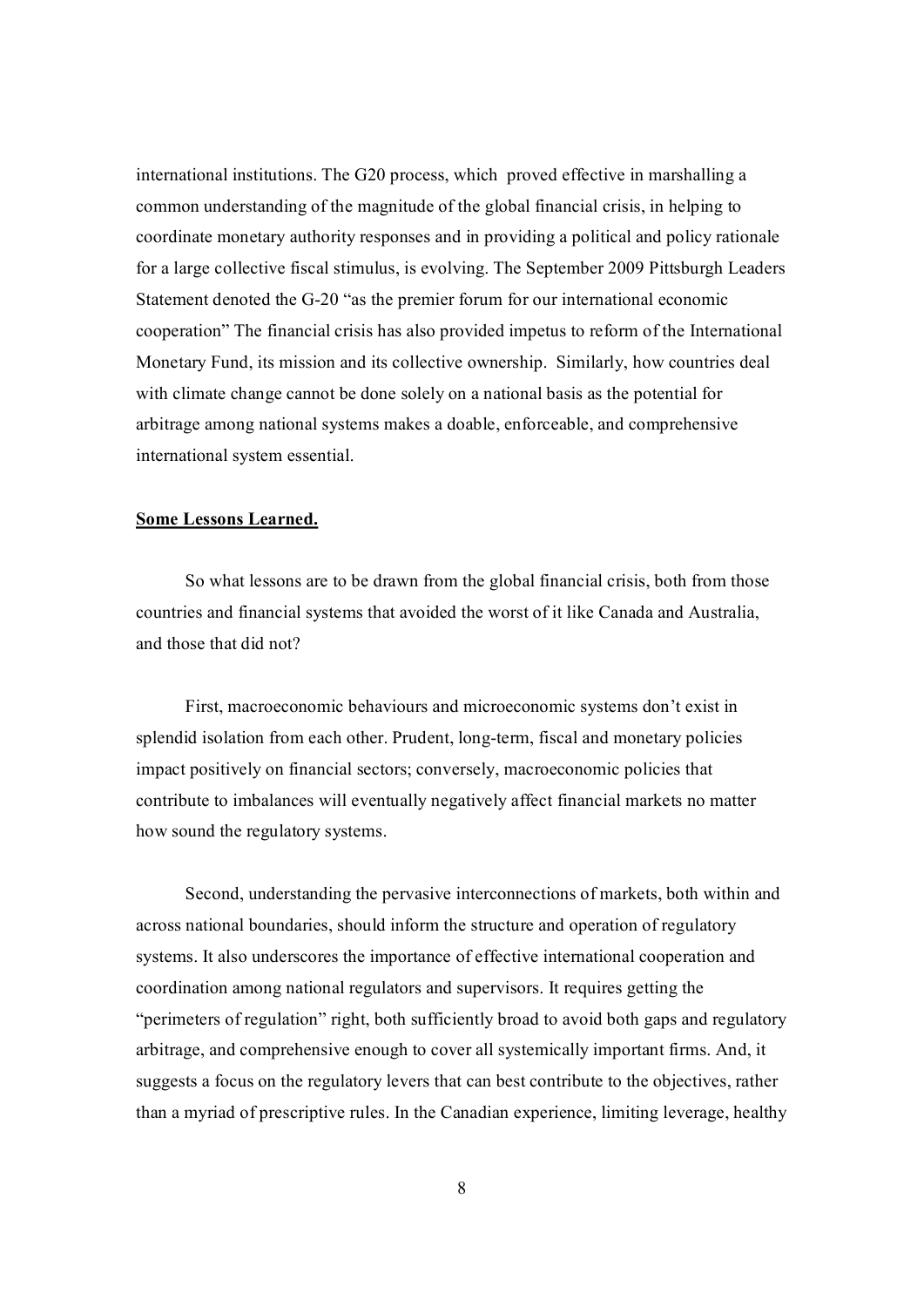capital buffers, mandatory mortgage insurance for high ratio mortgages and the absence of a tax subsidy for mortgages were four such measures.

Third, prudence may be boring, but it pays off, particularly when viewed over the complete economic cycle. This is true at the level of individual institutions; it is equally true at the level of setting the appropriate regulatory standards. Regulation and business planning should presume economic cycles as the norm, not just benign growth. Economic cycles have not been banished to the dustbin of history; booms are invariably followed by more challenging times.

Fourth, communications matters. Financial institutions in Canada are less averse to working with regulators and the government than in many other countries, and this helps spot incipient challenges given the degree of inherent complexity and uncertainty in global financial markets. There is also a close and ongoing working relationship between the central bank, the prudential supervisor, the market conduct regulator and the Ministry of Finance, something we have learned from experience to be valuable.

### **Conclusion**

To conclude, the world economy is now in the transition from crisis to recovery. It has been an extraordinary 14 months. Recovery in most major economies is beginning to take hold, but its vigour and speed will vary considerably.

The key policy requirements, as the October 2009 IMF World Economic Outlook sets out succinctly and starkly, are "to restore financial sector health while maintaining supportive macroeconomic policies until the recovery is on a firm footing. However, policymakers need to begin preparing for an orderly unwinding of extraordinary levels of public intervention."

All-in-all, a non-trivial policy challenge ahead for all of us. In moving forward, we need to guard against a returning sense of normalcy leading to complacency. The cyclical recovery is a welcome sign, but the structural work to deal with the problems in the